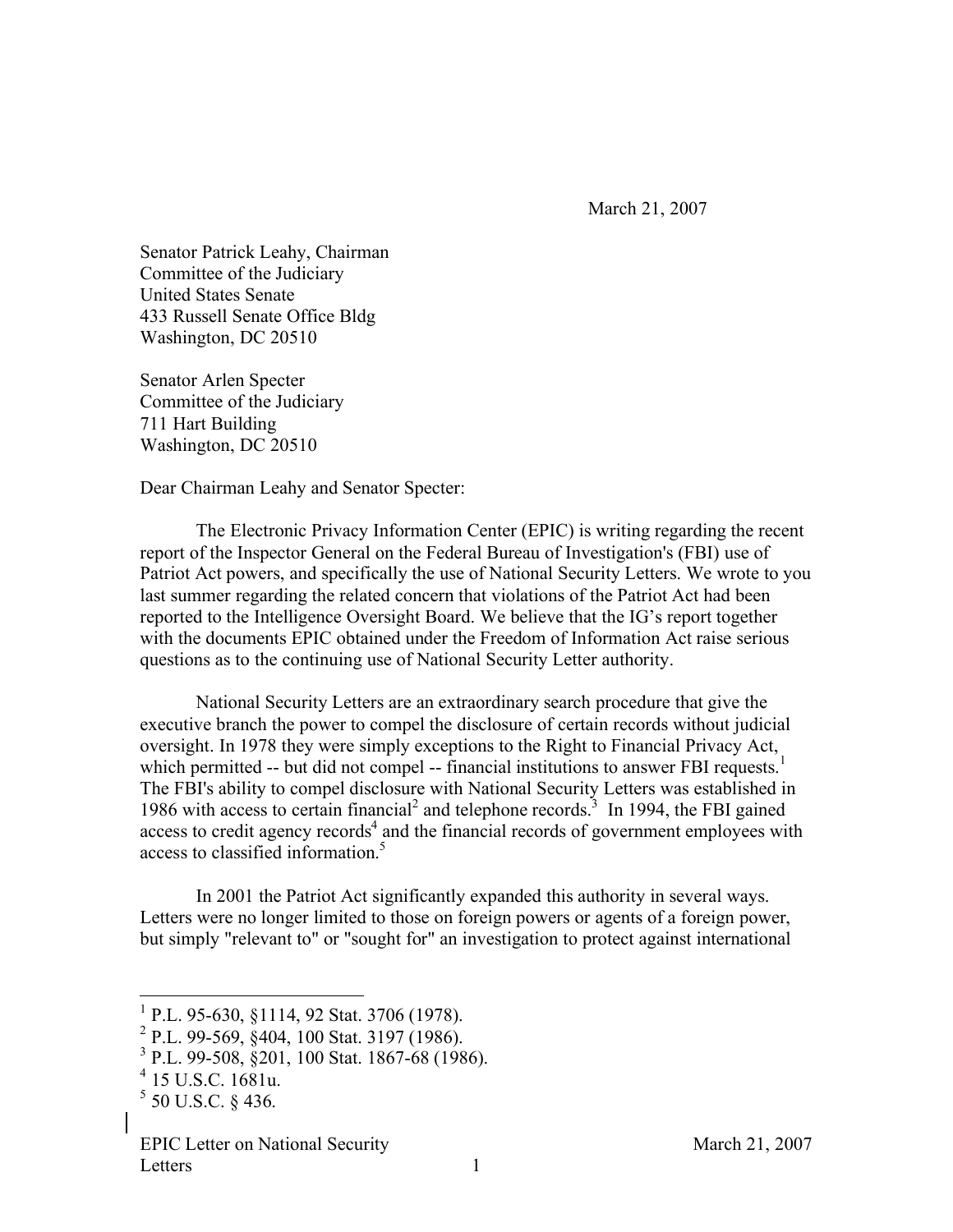terrorism or espionage. <sup>6</sup> This includes information on people who were not subject of the investigation. Expanded as well was the number of people who could authorize the letters -- from headquarters officials to the heads of field offices.<sup>7</sup> These changes dramatically increased the number of National Security Letters being issued from 8,500 in 2000 to 39,000 in 2003, 56,000 in 2004 and 47,000 in 2005.<sup>8</sup>

EPIC Freedom of Information Act (FOIA) requests uncovered evidence of past FBI misuse of Patriot Act powers.<sup>9</sup> EPIC described these in a previous letter to the Senate Committee on the Judiciary.<sup>10</sup> Documents released to EPIC under the FOIA revealed forty-two cases in 2000-2005 in which the FBI's Office of General Counsel investigated alleged FBI misconduct during intelligence activities and found these matters serious enough to report them to the Intelligence Oversight Board (IOB). In our letter to the Senate Committee on the Judiciary we recommended that Congress hold hearings to assess the allegations of unlawful intelligence activities.

In a letter to The Washington Post, EPIC again raised the issue that the administration has not been forthcoming about the extent of problems with the Patriot Act.<sup>11</sup> Our evidence suggested that several hundred cases of violations of individual rights occurred since the passage of the Patriot Act. There again we recommended better oversight because the administration had not been forthcoming about problems with the Patriot Act

On Friday March 9th, the Department of Justice Office of the Inspector General (OIG) released a report describing misuse of Patriot Act powers. <sup>12</sup> The report's finding of inaccurate FBI recordkeeping calls into question FBI accounting to Congress on National Security Letters.<sup>13</sup> The OIG's review of 77 case files found that there were 17% more National Security Letters issued than were present in the database from which the FBI

<sup>6</sup> P.L. 107-56, §505, <sup>115</sup> Stat. 365-66 (2001). <sup>7</sup> *Id*. <sup>8</sup> Associated Press, *Information About FBI Use of National Security Letters*, DESERET MORNING NEWS, March 10, 2007, *available at*

http://www.deseretmorningnews.com/dn/view/0,1249,660202141,00.html.<br>
<sup>9</sup> Patriot Act FOIA, (2006) http://www.epic.org/privacy/terrorism/usapatriot/foia/.<br>
<sup>10</sup> Letter from Electronic Privacy Information Center to the Unite

Committee on the Judiciary (June 16, 2006), *available at*

 $11$  Letter from the Electronic Privacy Information Center to the Washington Post, (Nov 16, 2005), *available at* http://www.washingtonpost.com/wp-

dyn/content/article/2005/11/15/AR2005111501528\_pf.html.<br><sup>12</sup> OFFICE OF THE INSPECTOR GENERAL, A REVIEW OF THE FEDERAL BUREAU OF INVESTIGATION'S USE OF NATIONAL SECURITY LETTERS (2007), *available at* http://www.usdoj.gov/oig/special/s0703b/final.pdf. <sup>13</sup> *Id.* at xvi.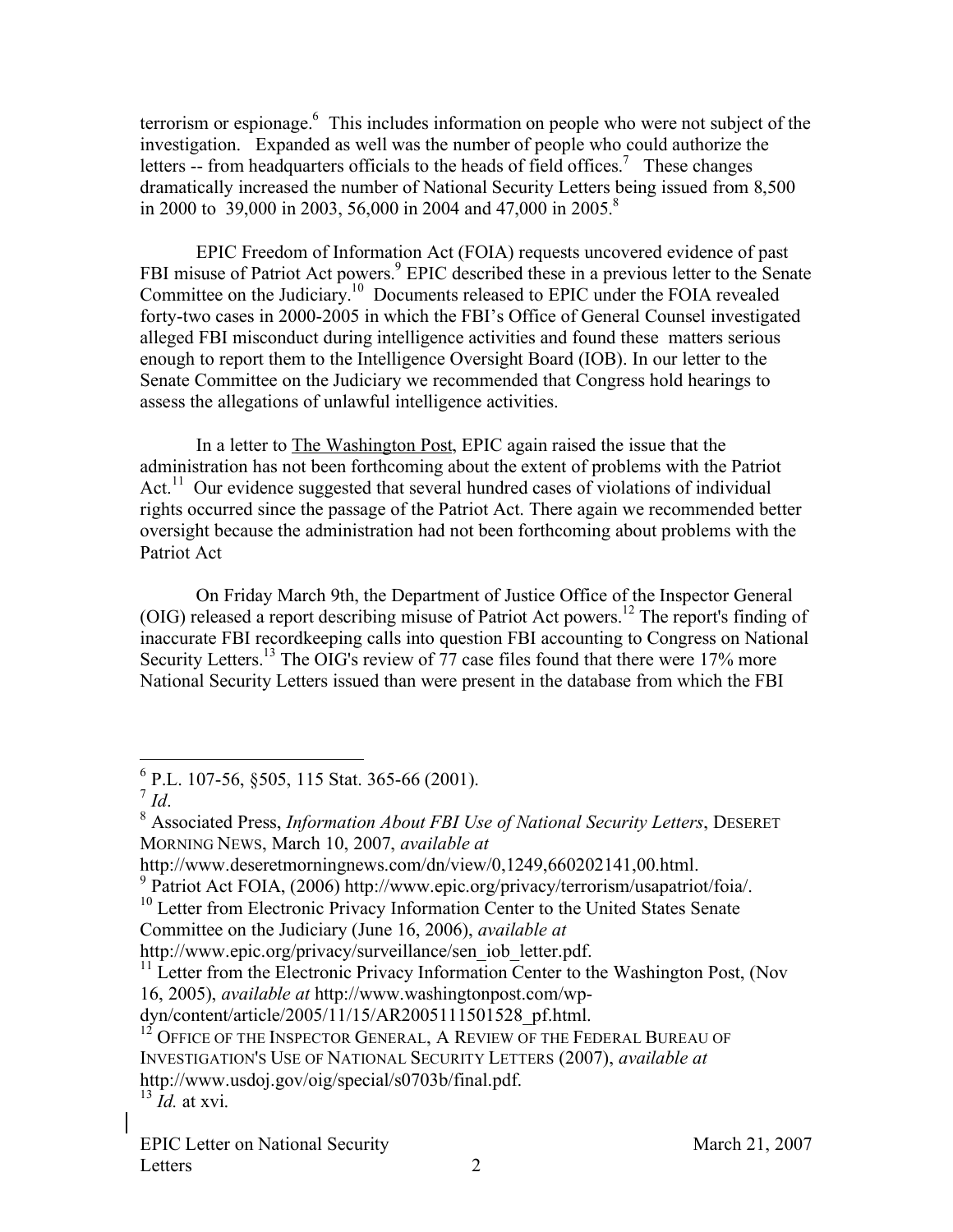reports to Congress.<sup>14</sup> The OIG reported that 4,600 National Security Letter requests were not reported to Congress due to the delays in FBI data entry.<sup>15</sup>

The report of the Inspector General also described possible violations of provisions designed to protect individual rights. The OIG report found 26 possible violations that were known to the FBI. <sup>16</sup> In finding unreported Intelligence Oversight Board violations, the report only looked at a 293 National Security Letters. <sup>17</sup> During 2003 to 2005, the FBI issued over  $140,000$  such letters.<sup>18</sup> The extent of misuse is likely much greater than this report finds.

The Attorney General is required to "fully inform" intelligence committees of NSL requests made under 12 USC  $\S$  3414, the Right to Financial Privacy Act.<sup>19</sup> The Attorney General must also "fully inform" relevant committees of requests made under 15 USC § 1681u, the Fair Credit Reporting Act. <sup>20</sup> The director of the FBI is required to "fully inform" Congress of "all requests" made under 18 USC § 2709(b), the Electronic Communications Privacy Act.<sup>21</sup>

These recent development are particularly troubling in light of the fact that the Attorney General told Congress during the oversight hearings on Patriot Act reauthorization that he was not aware that violations of law had occurred.<sup>22</sup>

EPIC documents and the OIG report show that the FBI exceeded its authority to issue National Security Letters and has not been forthcoming with information on the use of these powers. In light of the recent revelations, we believe that section 505, which established the enhanced National Security Letter authority, should be repealed.

Sincerely,

Marc Rotenberg EPIC Executive Director

- 
- 
- 
- 
- 
- 
- 

<sup>14</sup> *Id.* at 32.<br><sup>15</sup> *Id.* at 33.<br><sup>16</sup> *Id.* at xxix.<br><sup>17</sup> *Id.* at xxxi.<br><sup>18</sup> 12 U.S.C. § 3414(a)(5)(c).<br><sup>20</sup> 15 U.S.C. § 1681u(h).<br><sup>21</sup> 18 U.S.C. § 2709(c).<br><sup>22</sup> See Oversight of the USA PATRIOT Act: Hearings Before t *Judiciary United States Senate*, 109th Cong. 17 (2005), *available at* http://www.access.gpo.gov/congress/senate/pdf/109hrg/24293.pdf (Statement of Attorney General Gonzales that "I'm not aware of any documented case of abuse").